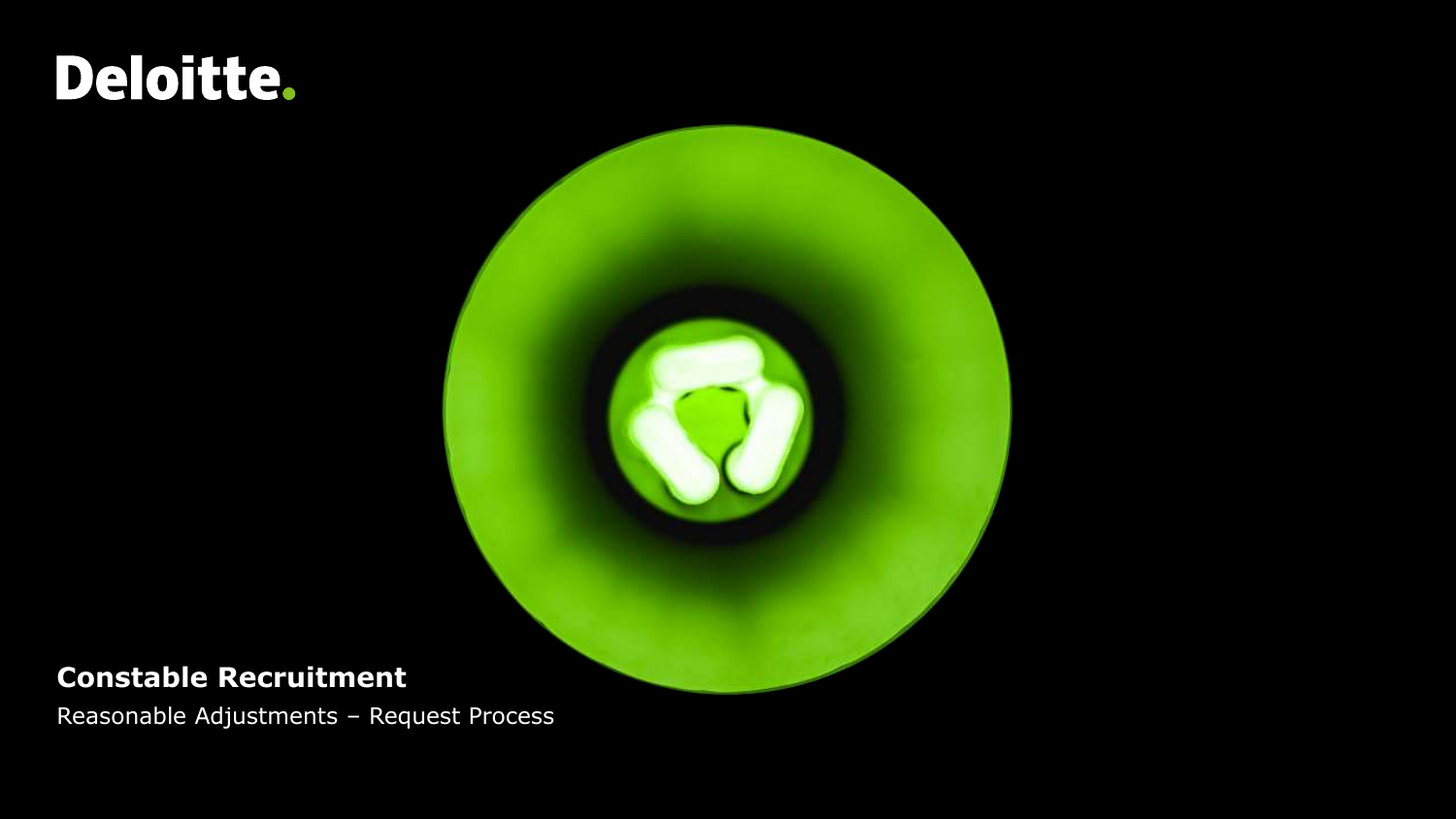#### **Contents**

## Deloitte.

| <b>Section</b>  |                                                                                                  | Page    |
|-----------------|--------------------------------------------------------------------------------------------------|---------|
| 1               | Introduction                                                                                     | 3       |
| $\overline{2}$  | Reasonable Adjustment Needs - Declaration and<br><b>Consideration Process</b>                    | $4 - 6$ |
| 3               | General instructions on how to provide evidence                                                  | 7       |
| 4               | Providing evidence relating to adjustment needs arising<br>from Dyslexia or SpLD                 | 8       |
| 5               | Providing evidence relating to adjustment needs arising<br>from other Disabilities or Conditions | 9       |
| 6               | Checklist                                                                                        | 10      |
| <b>Appendix</b> | Illustration of Reasonable Adjustment Needs -<br>Declaration and Consideration Process           | 11-12   |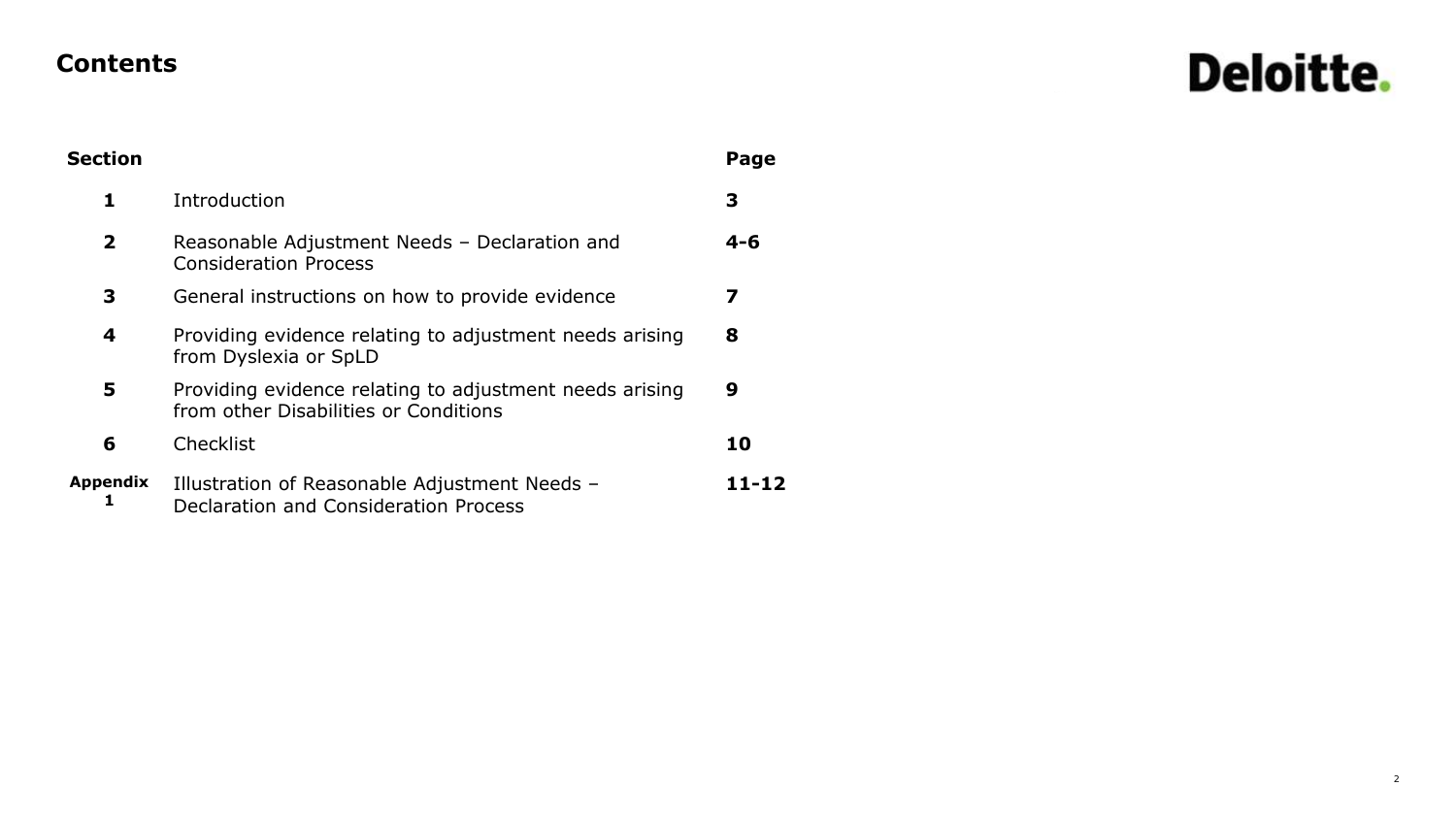#### **1. Policy on requesting reasonable adjustment needs relating to a disability during the Deloitte Managed Stages of the recruitment process**

#### **Introduction**

The Police Service of Northern Ireland welcomes applications from all and will consider any reasonable adjustment needs requests from applicants. As independent recruitment agent to the Police Service of Northern Ireland, Deloitte will process and where appropriate facilitate such requests.

This document outlines the steps you should take if you wish to request a reasonable adjustment relating to a disability or condition. (This includes hidden disabilities such as Autism Spectrum Disorder, and specific learning difficulties such as Dyslexia).

Any applicant with a disability will be considered individually on their merit.

Requests for reasonable adjustments will be considered in line with the Disability Discrimination Act.

For the effective operation of the recruitment process, we need you to tell us on your application form, if you have any adjustment needs that may require us to make reasonable adjustments so that you can participate. For example, you should make us aware of any communication or access needs that relate to a disability you may have. Please note that you are not required to tell us of any disability that you may have if you do not wish to do so. Any information declared will be used only to facilitate the scheduling and testing of applicants.

Any reasonable adjustments offered will apply to the Deloitte Managed Stages of recruitment (i.e. the Initial Selection Test / Assessment Centre).

Please follow the guidance provided in this booklet carefully so that your request for a reasonable adjustment can be considered **efficiently.**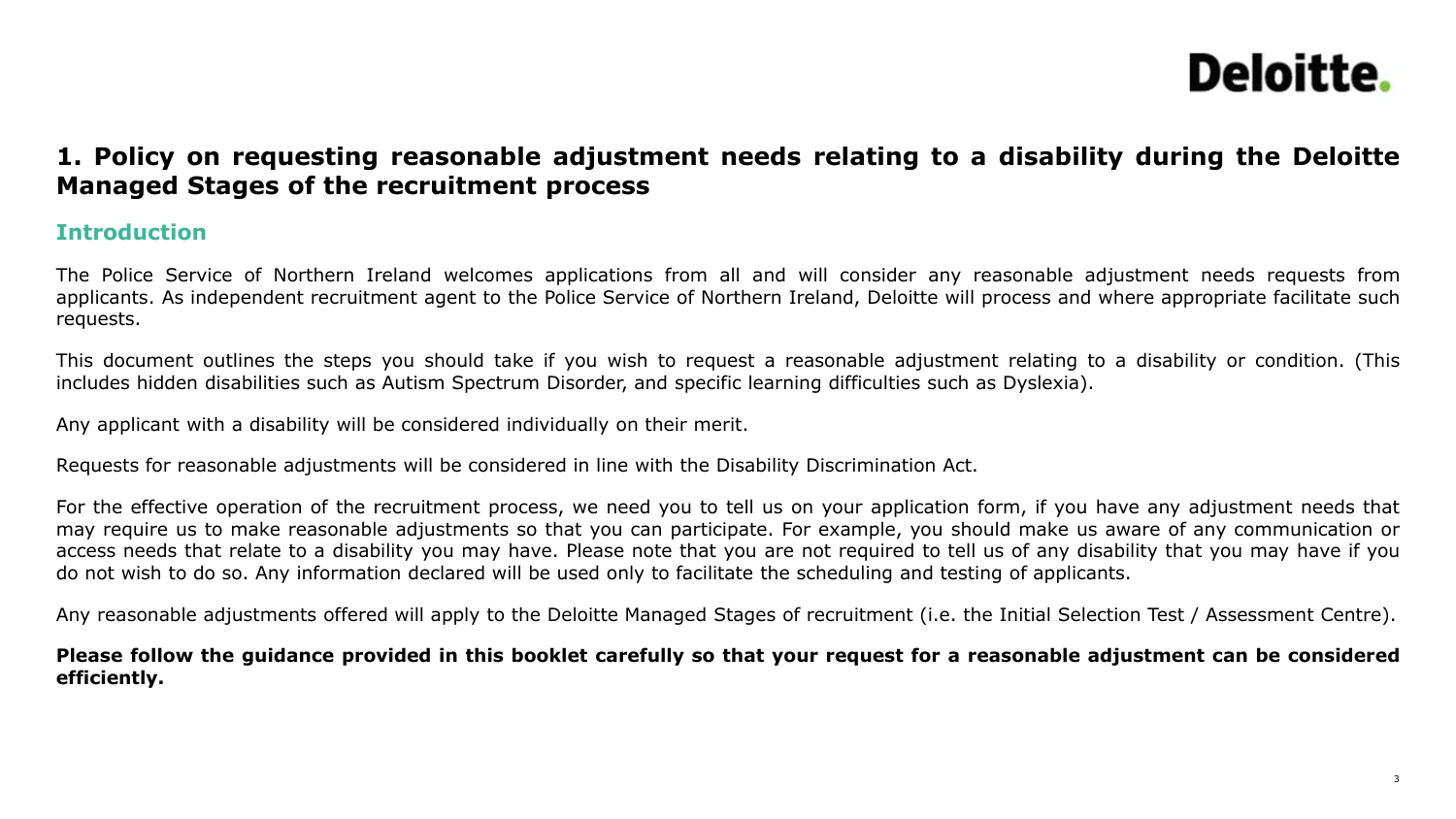#### **2. Reasonable Adjustment Needs – Declaration and Consideration Process**



▪ Please refer to Appendix 1 for more details on the process that will be followed.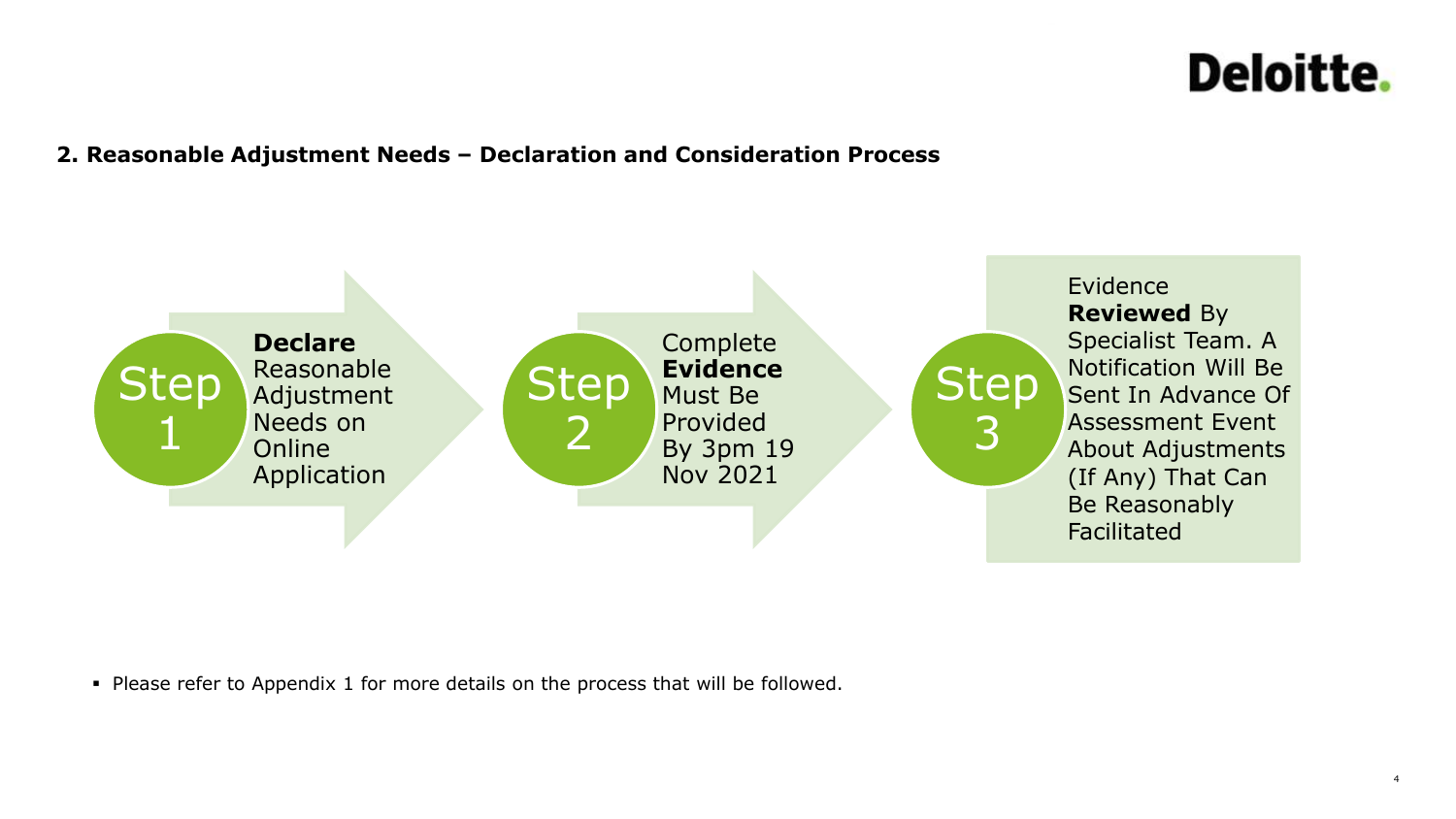#### **2. Reasonable Adjustment Needs – Declaration and Consideration Process**

#### **Step 1 - Declare**

While completing the online application form you will be given the opportunity to declare any reasonable adjustment needs, which would allow you to participate fully in the recruitment process (including the Initial Selection Test and the Assessment Centre).

Applicants with ANY disability or condition who intend to seek an adjustment must use the space provided within the "Assessment / Education" section of the online application form.

Please **summarise** your specific needs in relation to your disability or condition. Please **be succinct and use only a few words to explain** (we will follow up with you after you have submitted supporting evidence if more detail is needed).

#### **Step 2 – Provide Evidence**

In addition to declaring your reasonable adjustment needs on the online application form **you must follow up by supplying supporting diagnostic evidence, addressing exam adjustment needs, by email to info@joinpsni.co.uk** as soon as possible after applying. The final deadline for receipt of complete evidence is **3pm on 19th November 2021**. It is your responsibility to take action on this.

Details on the evidence format Deloitte can accept can be found in sections 3 – 6 of this document.

#### **Step 3 – Review and facilitation**

5 All requests and evidence will be reviewed by our specialist team and, if appropriate, reasonable adjustments to testing will be applied and you will be informed as such. In the case that your request for an adjustment is deemed inappropriate, you would be offered an opportunity to participate in non-adjusted testing (see Appendix 1 for further details). **Discussion into or appeal against the decision of our specialist team will not be considered.**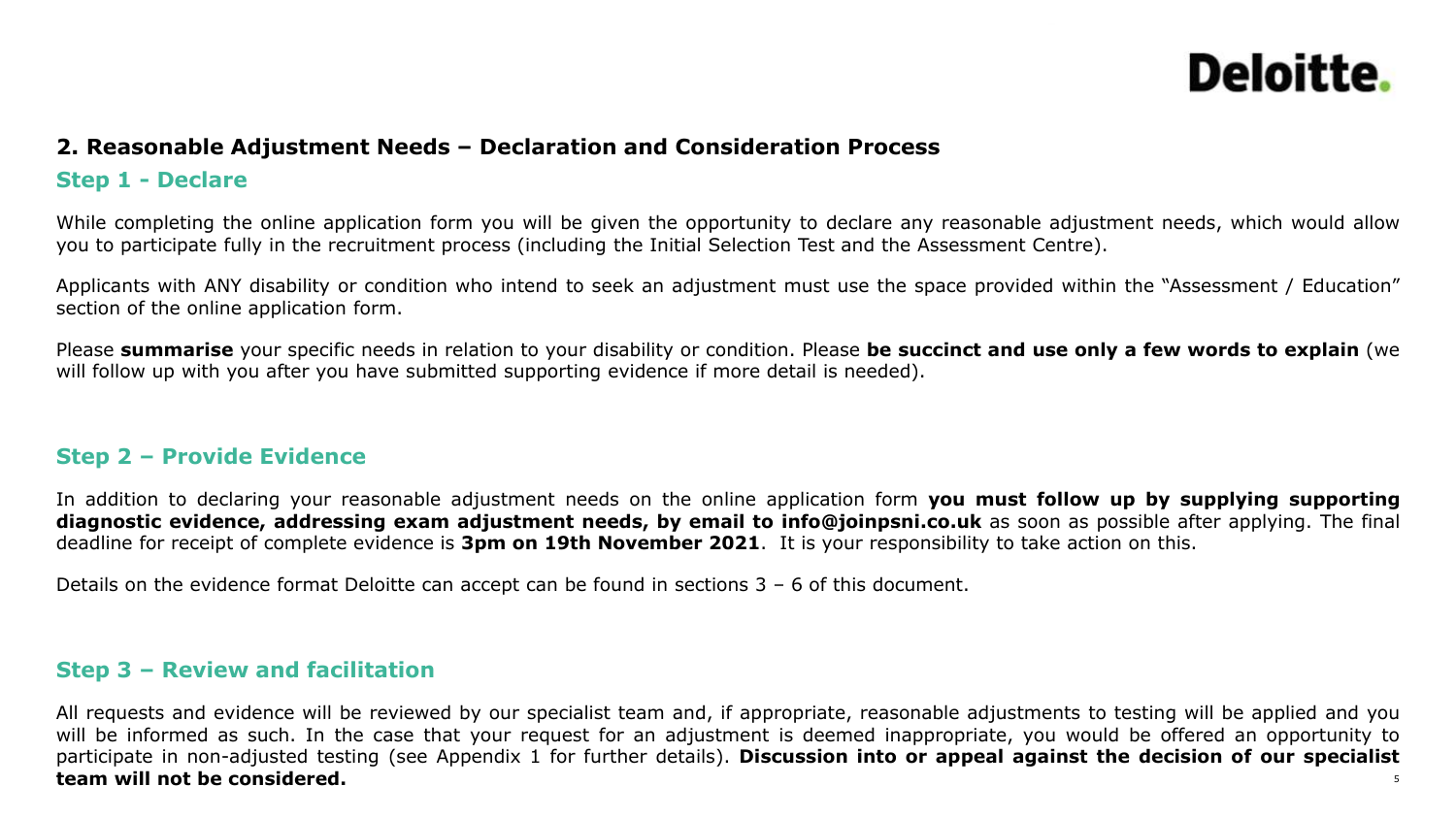#### **2. Reasonable Adjustment Needs – Declaration and Consideration Process**

#### **Stipulations**

• Failure to declare reasonable adjustment needs requests (if applicable) on your online application form, or failure to provide full supporting evidence by the deadline set, will mean that we will not be in a position to consider any adjustment needs requests submitted later in the recruitment process (unless you can prove it would have been impossible to have known about the matter at the time of application stage\*).

\*Dyslexia or Specific Learning Difficulties (SpLDs) and related adjustment needs must be declared and evidenced at application stage. Later consideration will not be possible.

- Please note that even if you have applied to the Police Service before and were granted an adjustment, you will be required to submit evidence again afresh this campaign. Due to data retention / data protection terms, Deloitte cannot refer to information relating to previous campaigns.
- Applicants are expected to bear any expense relating to providing evidence in support of a reasonable adjustment request. Neither Deloitte nor the Police Service of Northern Ireland can provide financial support to applicants.
- Neither Deloitte nor the Police Service of Northern Ireland can provide guidance or recommendations in relation to an applicant commissioning the preparation of evidence in support of their request for reasonable adjustment.
- Applicants must follow instructions on how to supply evidence carefully. Failure to provide evidence in an acceptable manner may lead to the request for adjustment being rejected.
- Any reasonable adjustment offered may differ from that proposed by the applicant or documented in their supporting evidence. Careful consideration of your needs will be made in the context of the tests and assessments in use. Note that, even if an adjustment is offered for the Initial Selection Test a different adjustment (or indeed no adjustment) may apply for the assessment centre. Discussion into or appeal specific to reasonable adjustment decisions cannot be considered.
- 6 • Any reasonable adjustment offered will apply to the Deloitte Managed Stages of recruitment. Notes on adjustment requests will be included on the merit list passed to the Police Service of Northern Ireland, but you must highlight your needs to PSNI again if they may apply to the PSNI Managed Stages of recruitment or the role itself. When PSNI contact you, please draw your reasonable adjustment needs to their attention.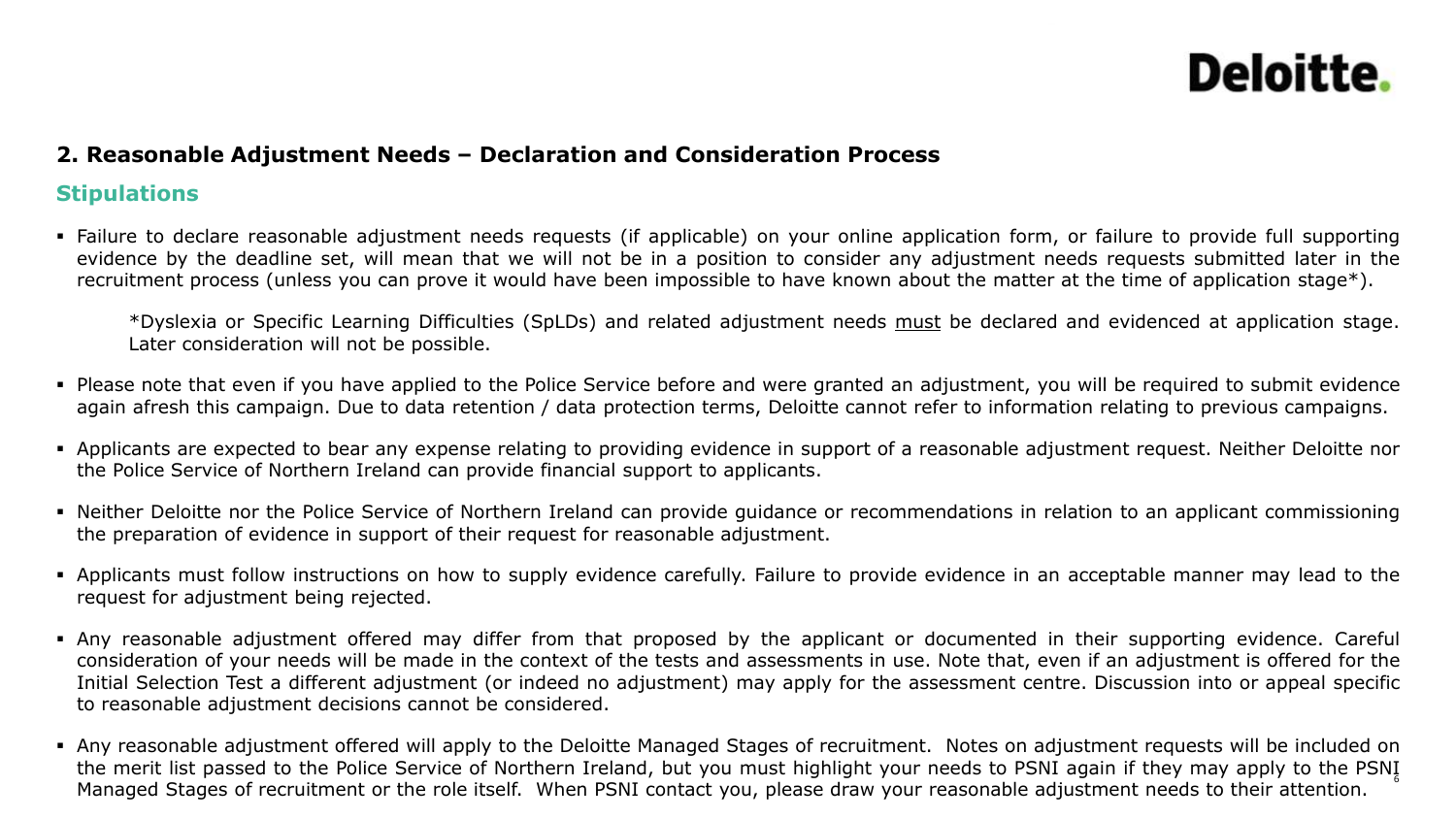7

#### **3. General instructions on how to provide evidence**

**ALL applicants wishing to request a reasonable adjustment must follow instructions on this page. Then;** depending on your disability or condition please refer to sections 4 or 5 of this document for further specific **instructions.**

If you have more than one disability or condition in relation to which you would like to request adjustments, **please provide evidence relating to all matters.**

All Applicants wishing to request reasonable adjustment needs, having declared these needs on the online application form, must follow up by email to [info@joinpsni.co.uk](mailto:info@joinpsni.co.uk) as soon as possible and by no later than **3pm on 19th November 2021**, **attaching complete, valid, supporting diagnostic evidence, addressing exam adjustment needs**. Specific instructions and details of the format in which evidence should be supplied must be followed in full or evidence may not be accepted.

Evidence should be scanned as one single document and **emailed to [info@joinpsni.co.uk](mailto:info@joinpsni.co.uk)**. When providing evidence by email you must include:

- **Your name**
- **Your date of birth**
- **Details of the time and date you made your online application.**

Mobile phone photos of documentation will be accepted as an alternative to scans, providing they are clear and the order of pages included is obvious and numbered.

✓ Applicants with **Dyslexia** or a Specific Learning Difficulty (SpLD) should also refer to **section 4** of this document for additional instructions.

✓ Applicants with **other disabilities or conditions** (including hidden disabilities such as Autism Spectrum Disorder, ASD) should also refer to **section 5** of this document for additional instructions.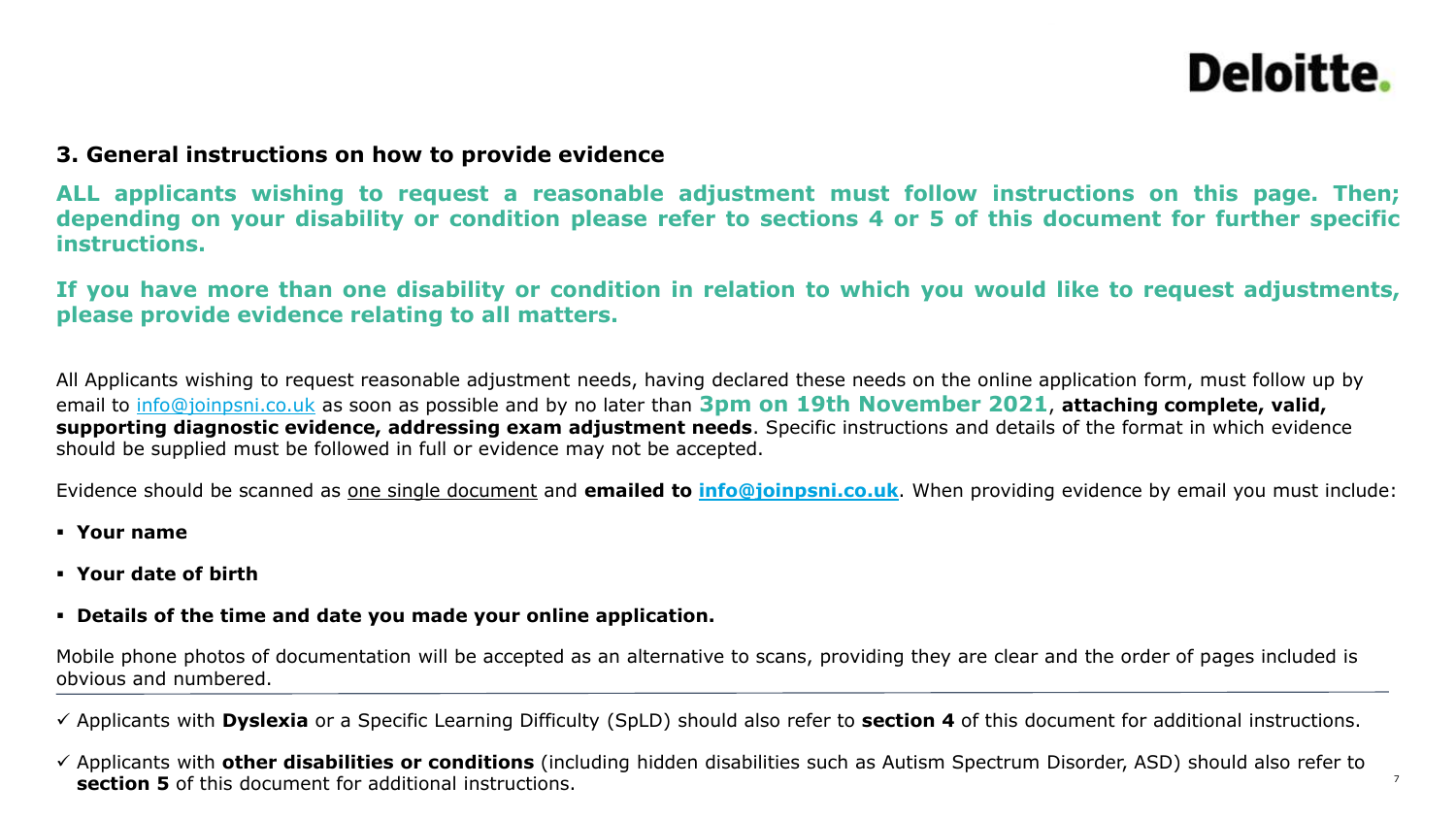#### **4. Providing evidence relating to adjustment needs arising from Dyslexia or SpLD**

#### ALL applicants should follow instructions in section 3 of this document. In addition, applicants with Dyslexia / **SpLDs should follow instructions on this page.**

If you have Dyslexia or other Specific Learning Difficulty (SpLD) and would like adjustments to be considered, you must submit your most recent diagnostic report, addressing exam adjustment needs, prepared by a qualified educational psychologist or other suitably qualified professional (e.g. certain chartered psychologists or in some circumstances specialist teachers with a current Practicing Certificate in SpLD Assessment).

The following requirements must be met in full (by the final deadline of 3pm on 19<sup>th</sup> November 2021) in order for the report to be considered:

- An individual dyslexia diagnostic report (and not a dyslexia screen or profile) is required.
- The report must be complete with no pages missing.
- The report itself must be submitted and not a commentary on the report by a third party.
- If a follow-up report or reports are available, both the follow-up and the original report should be provided.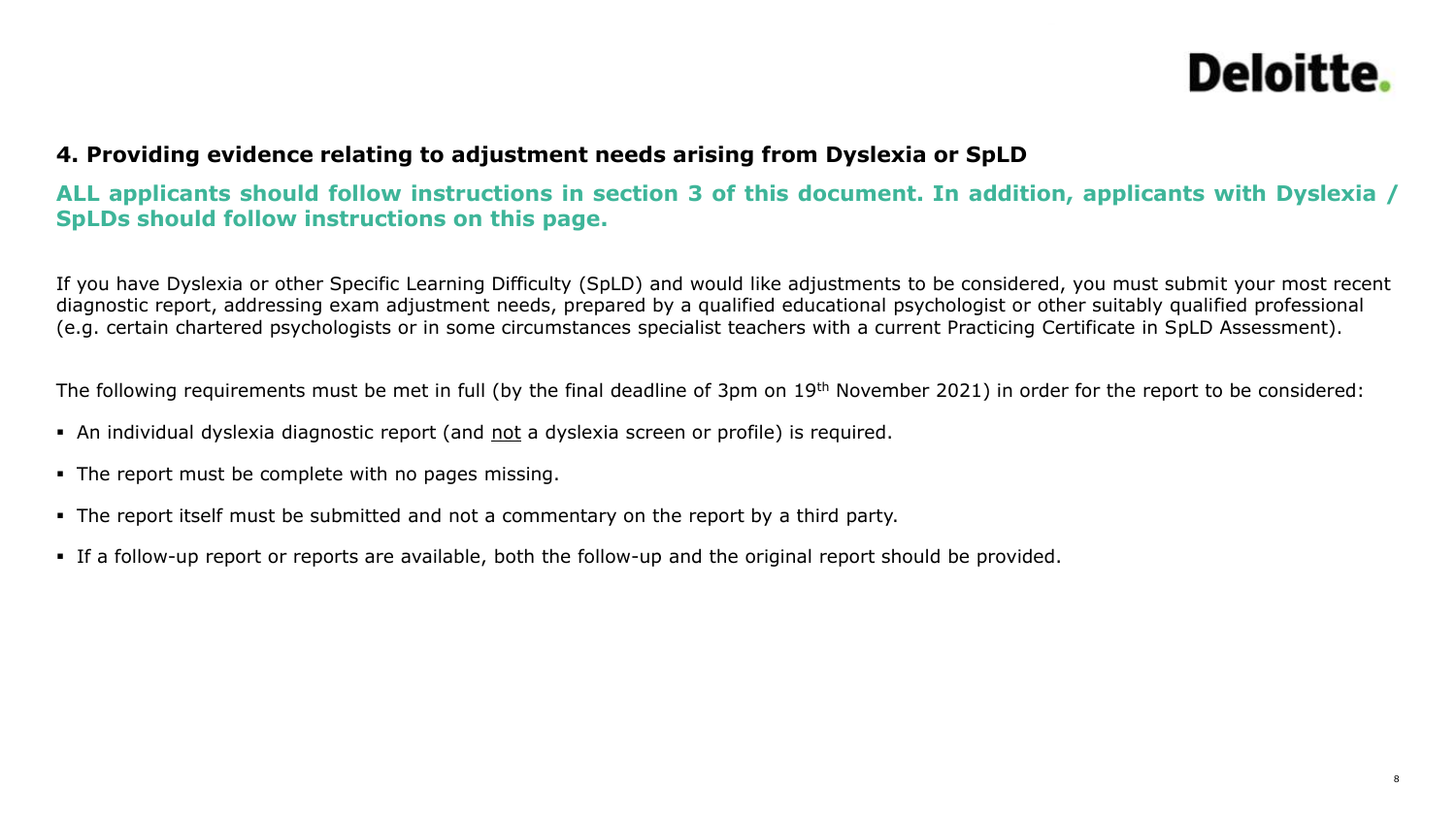#### **5. Providing evidence relating to adjustment needs arising from other Disabilities or Conditions. (This includes hidden disabilities such as Autism Spectrum Disorder)**

**ALL applicants should follow instructions in section 3 of this document. In addition, applicants with other disabilities or conditions should follow instructions on this page.**

If you have a disability or other condition (other than Dyslexia / SpLD) and would like a reasonable adjustment, so that we can fully consider your request, we require further detail on the needs that you are declaring. You must submit your most recent evidence relating to your condition prepared by your doctor or other appropriate professional.

The evidence must include a written statement outlining the details of your condition and setting out the professional recommendation for appropriate adjustments to examination conditions.

The following requirements must be met in full (by the final deadline of 3pm on 19th November 2021) in order for evidence to be considered:

- The evidence must be complete with no pages missing.
- The original evidence itself must be submitted and not a commentary on the report by a third party.
- If a follow-up report or reports are available, both the follow-up and the original report should be provided.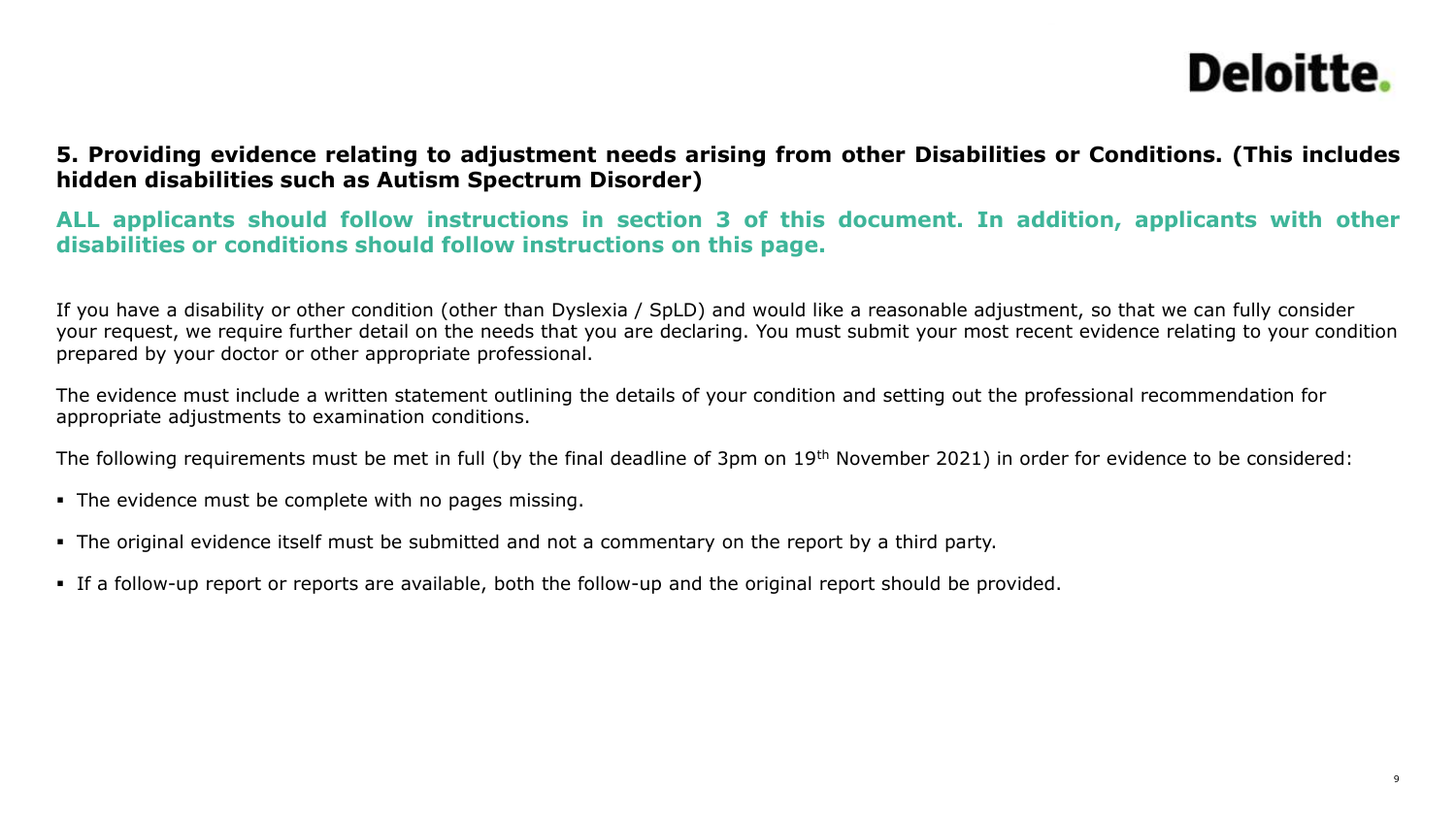#### **6. Checklist for declaring Reasonable Adjustment Needs**

- Declare your reasonable adjustment needs on your online application form
- Submit evidence by email, relating to your declaration, immediately after applying
- Deadline for receipt of complete evidence is 3pm on 19th November 2021

- **Email us at:** [info@joinpsni.co.uk](mailto:info@joinpsni.co.uk)
- **Visit our website:** <https://www.joinpsni.co.uk/police-officer/>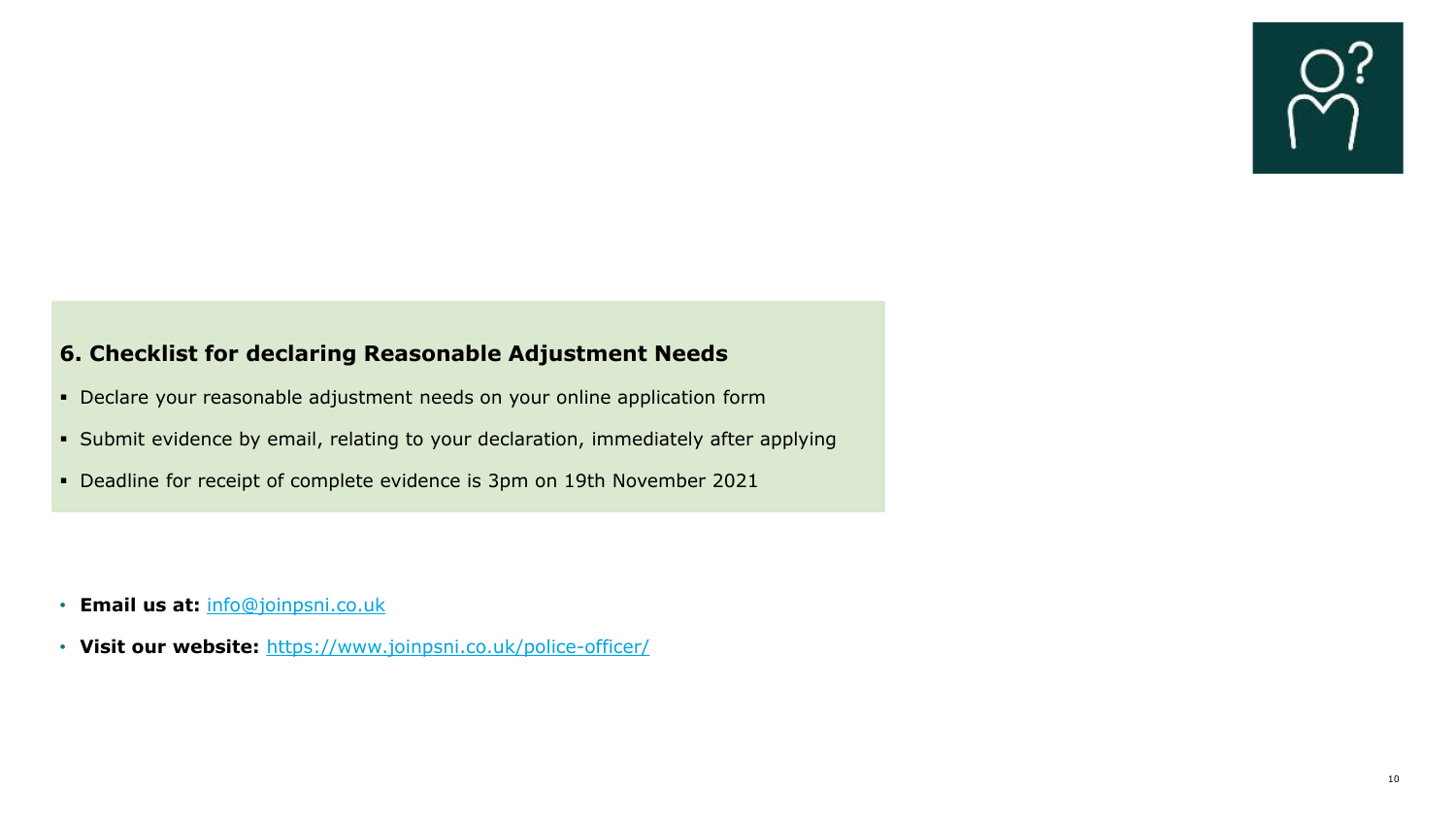#### **Appendix 1. Illustration of Reasonable Adjustment Needs – Declaration and Consideration Process**

Application phase and opportunity to submit evidence of disability related adjustment needs:



(Continued next page)